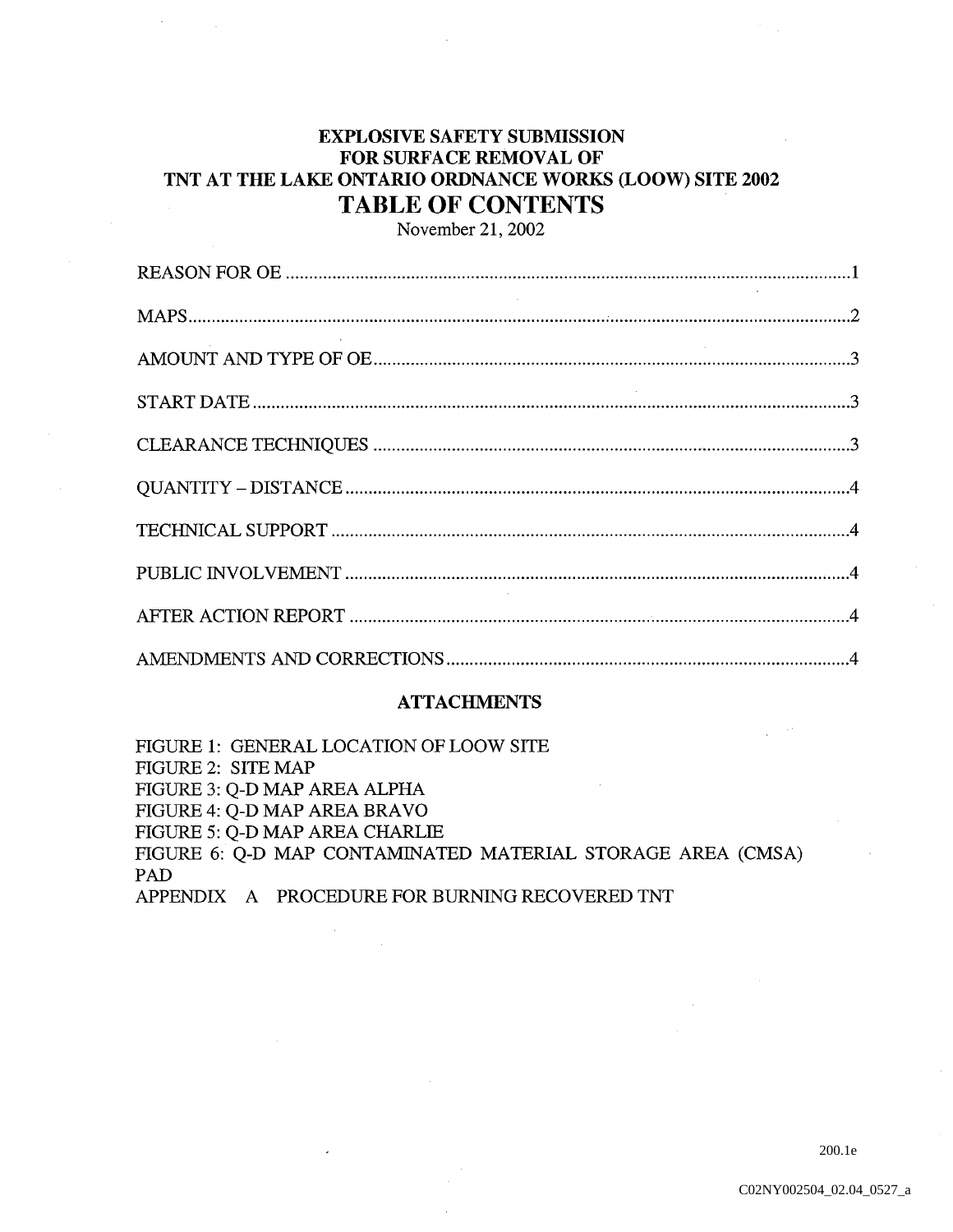#### 1. Reason for OE:

1.1 The Former Lake Ontario Ordnance Works site is located in the towns of Lewiston and Porter in Niagara County, New York. The site originally encompassed approximately 7,500 acres with actual U.S. Department of Defense site activities having occurred on 2,500 acres. During the early 1940s, the LOOW site was used as a manufacturing plant producing TNT for use during WWII.

1.2 The manufacturing portion of the plant was situated in the central southwestern section of the LOOW site, south of Balmer Road. Wastewater from the TNT manufacturing operation, as well as storm water and sanitary sewage, was transferred through an underground sewer network to a wastewater treatment plant located in the western portion of the TNT plant. The TNT pipelines ran as one pair of east-west trending lines across the TNT production area before being routed south to the water treatment plant at the west end of the production line

1.3 An overestimation of the need for TNT during WWII resulted in the closure of the TNT plant in July 1943, after only 9 months of operation. Following the decontamination of the TNT plant, the majority of the LOOW facility was sold to private citizens, with the government retaining the former active 2,500-acre portion of the site

1.4 The Phase 1 Component 1 of this Interim Removal Action (IRA) required flushing and removal of the TNT pipeline. Test site excavations to date have indicated that the pipelines comprising the LOOW TNT pipeline waste sewer system are concrete encased with approximate outside dimensions of 2-ft wide by 3 ft high (including the concrete encasement). The pipelines encased within the concrete are vitreous clay pipe and range in diameter from <sup>10</sup> to <sup>18</sup> inches

1.5 Initial remediation of the TNT pipeline was performed by Radian International from April <sup>1999</sup> until December 1999. Work stopped and the contract was terminated due to funding constraints. During this time, Radian removed approximately 1600 feet of pipe, and power washed and grouted the ends of approximately <sup>1900</sup> feet of pipe

1.6 A new contract was awarded to Sevenson Environmental Services, Inc. in the spring of 2000 to complete the remediation of the TNT pipeline. From the previous years work, it had been determined that it was more cost effective to power wash, video and grout the entire line rather than remove and dispose of the pipeline

1.7 To that date, 4,500 feet of pipe had been power washed, videotaped and grouted. Since all but one of our preliminary testing of the overburden soils, subsurface soils and test pit samples of the pipe came back with levels of TNT well below the 10% limit, an Explosive Safety Submission (ESS) report was not submitted for this work. One sample (TP  $#11$ ) was  $16.5\%$  TNT. Two years ago ISSI finalized the ESS Report for  $TP \#11$ . After approval of ESS Report, Sevenson (ISSI) remediated  $TP \#11$ .

1.8 During this period it was discovered that the Phase I operations had inadvertently dumped pipe contents in a location adjacent to the 1999 remediation. A thorough investigation and search of the area involved in the Phase 1 operations was undertaken. This search revealed an additional two areas where the contents of the pipe had been dumped leaving the surface and some piles of debris contaminated with crystalline TNT. Using emergency removal authority the observable surface TNT contamination was gathered and with proper local authority approval it was destroyed by burning. The three areas were marked and fencing installed to limit access to the area pending disposition of the remaining contamination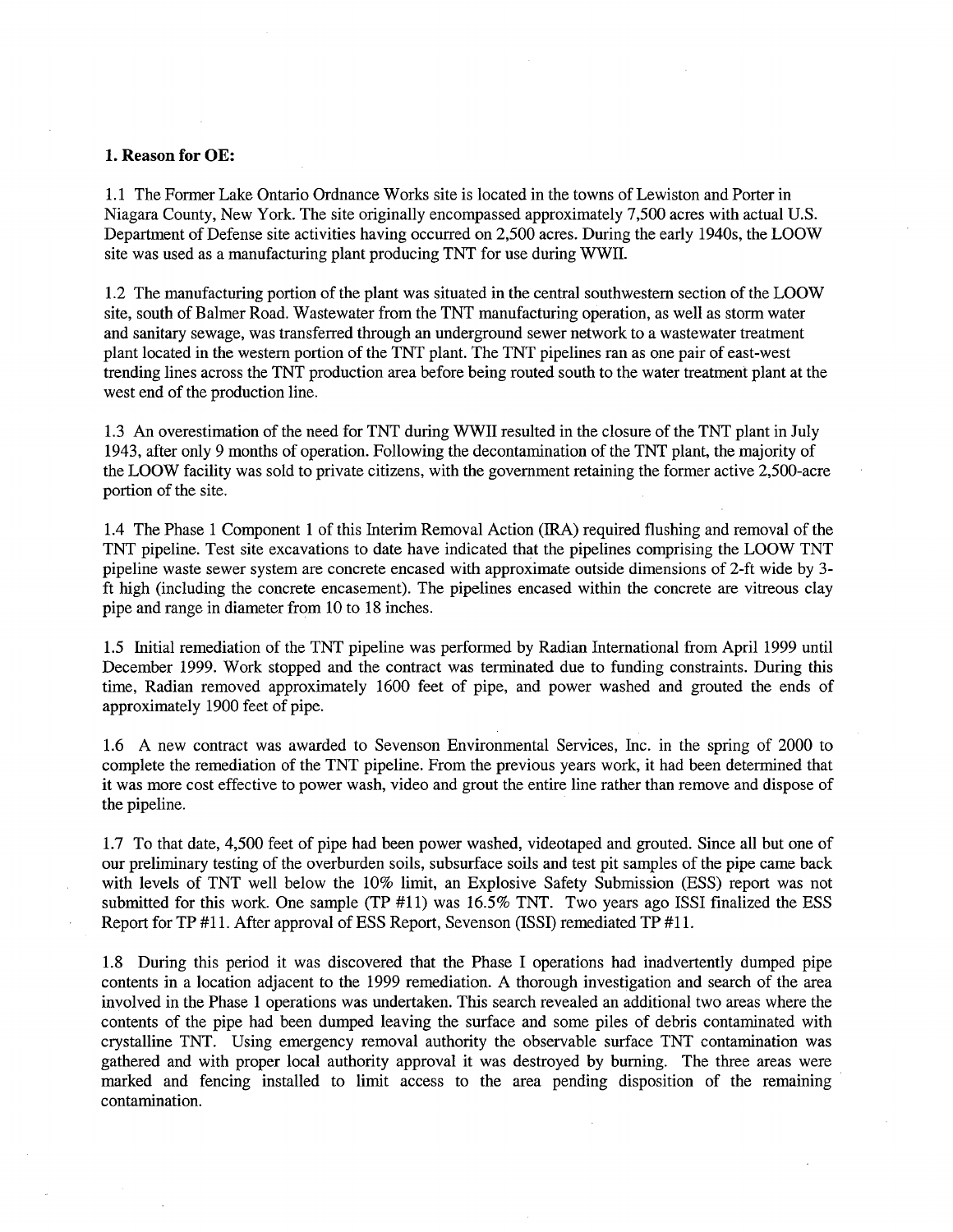1.9 This Removal Action RA is being conducted to remove any obvious TNT that may exist on the surface in the following four locations:

1.9.1 Area Alpha

1.9.2 Area Bravo

1.9.3 Area Charlie

1.9.4 CMSA Area

1.10 Remedial Investigation RI is being conducted on the entire LOOW site Then Risk Assessment (RA), Feasibility Study (FS), Proposed Plan (PP) and a Record of Decision (ROD) will be prepared. The four sites listed above will be addressed in those documents and a final course of action will be selected. This will be coordinated with the regulators and stakeholders. An explosive safety submission detailing plans for any other explosives hazards will also be prepared after these decisions are made

## 2. Maps:

2.1 Regional Map – LOOW is located in Western New York in Niagara County. The installation lies approximately 10 miles north of Niagara Falls, New York. Refer to Figure 1.

2.2 Site Map - A map showing details of the project site is illustrated in Figure 2. The site map reflects the areas of concern that will be involved in the removal action. The following areas shown on the site map are the areas involved in the removal action. All the areas are located on Chemical Waste Management property

2.2.1 AREA ALPHA: This area contains TNT deposited on the surface with debris from the Phase 1 IRA. The area is approximately 20' by 60' in size. It is located adjacent to the former TNT Waste pipelines at between Station Number  $13+00$  and Station Number  $13+50$ . Refer to Map Figure 3.

2.2.2 AREA BRAVO: This area contains TNT deposited on the surface with debris from the Phase 1 IRA. The area is approximately 20' by 40' in size. It is located adjacent to the former TNT Waste pipelines at between Station Number 18+50 and Station Number 19+00. Refer to Map Figure 4.

2.2.3 AREA CHARLIE: This area contains TNT deposited on the surface with debris from the Phase 1 IRA. The area is approximately 100' by 100' in size. It is located adjacent to the former TNT Waste pipelines at between Station Number 24+00 and Station Number 27+50. Refer to Figure 5.

2.2.4 CONTAMINATED MATERIAL STORAGE AREA (CMSA) PAD: This area contains TNT deposited inadvertently on the surface of the pad during pipeline removal operations. The area is approximately 200' by 200' in size. It is located at the junction of Cedar and M Streets, south of the former TNT Waste pipelines. Refer to Figure 6.

2.2.5 Removal Depth: This action will be limited to a surface walkover of the four areas and observable TNT will be removed

2.2.6 Location of Magazines: Magazines will not be employed for this removal action.

2.2.7 OB Area: Area Charlie will be used for the OB area should burning of the recovered TNT be required for some unforeseen circumstance. Refer to appendix C for the procedures.

2.2.8 Current and Planned Land Use: Chemical Waste Management is the site owner and uses the site for a RCRA TSD facility. The areas of concern are currently not used except as part of the internal road system. Future land use is not going to change in the foreseeable future.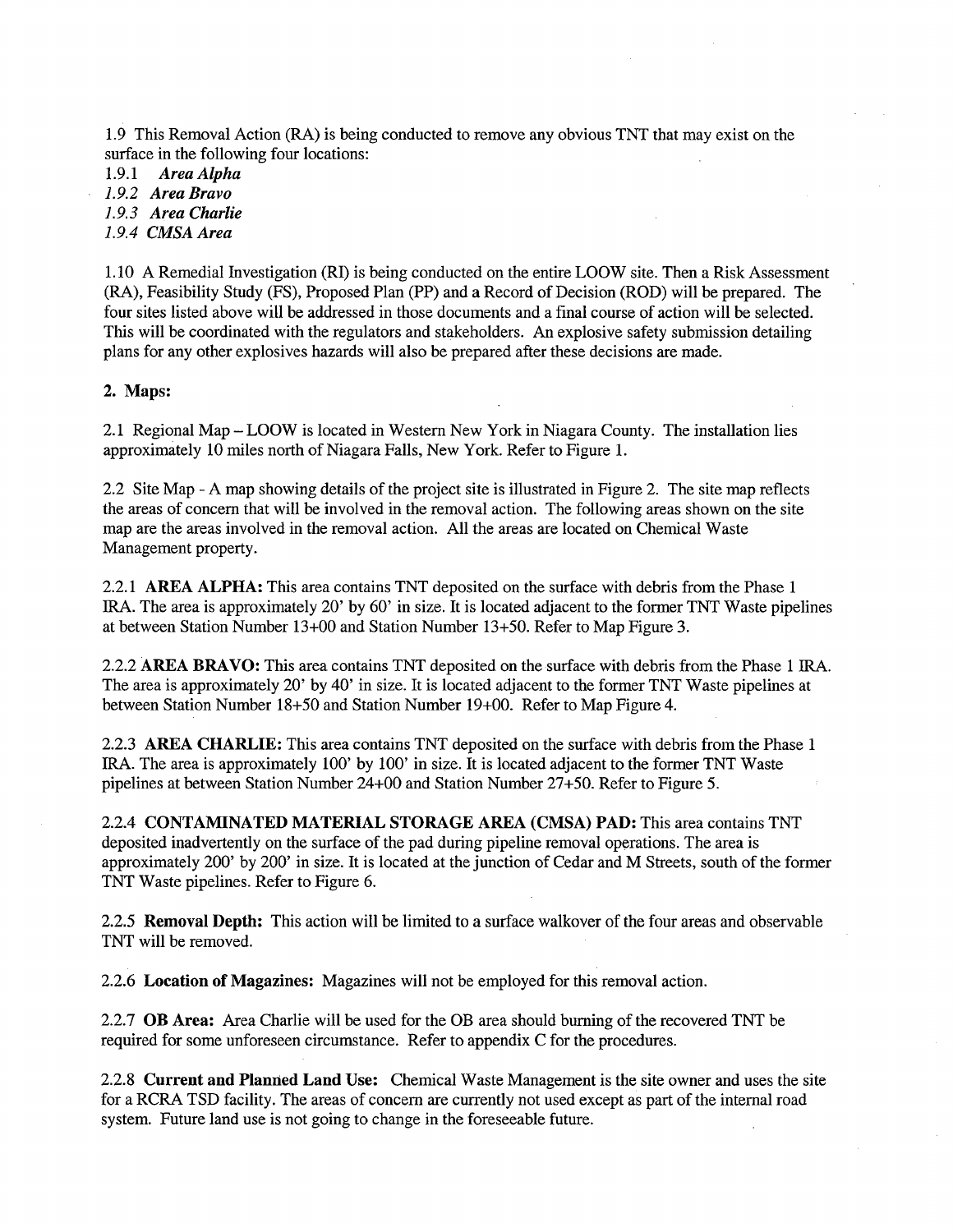#### 2.3 Q-D Maps

2.3.1 Area  $A$ ,  $B$ , and CMSA: The MSD for is 346 feet. This distance is based on a conservative approach of using the Q-D distances in Table C2.T1, DOD 6055.9-STD and limiting the amount of TNT collected to not more than two pounds at a time.

2.3.2 Area C: The MSD is 474 feet. This distance is based on a conservative approach of using the Q-D distances in Table C2.T1, DOD 6055.9-STD and limiting the amount of TNT blending operations to not more than ten pounds at a time.

#### 2.3.3 Magazines: Not applicable

2.3.4 OB Area/Area C: The MSD is 474 feet. This distance is based on a conservative approach of using the Q-D distances in Table C2.T1, DOD 6055.9-STD and limiting the amount of TNT being burned to not more than ten pounds at a time.

3. Amount and Type of OE. This removal is for the sole purpose of removing any exposed TNT from the surface of the areas of concern. This effort is not expected to result in the collection of more than 10 pounds of TNT total

4. **Start Date:** The removal action is scheduled to start on 1 Mar 2003.

5. Frost Line: The frost line for this area is 59 inches. Frost action is not expected to move TNT from the subsurface to the surface prior to the RIJFS being completed and the final remedy for the site selected and implemented

#### 6. Clearance Techniques:

#### 6.1 Walkover and Removal of TNT in Areas of Concern

6.1.1 The removal of the TNT from the areas of concern will be accomplished by the a two person UXO team consisting of a Senior UXO Supervisor and UXO Technician III. Each of the four TNT contaminated areas will be divided into three (3) foot wide lanes. A second series of lanes will be established 90 degrees from the original lanes thereby making a grid. This grid will also be drawn on graph paper and identification letters and numbers assigned to each grid.

6.1.2 Once the grid layout is in place the walkover and inspection will begin Each UXO Technician will walk the individual lanes and look for exposed TNT. Once suspected TNT is located it will be treated with EXSPRAY Explosive Test Spray to confirm the presence of TNT. If the test is positive the TNT will be marked with a red pin flag adjacent to the TNT. The location will also be annotated on the Grid Map for that area

6.1.3 Recovered TNT will be placed in a five gallon plastic bucket containing approximately 3 inches of mineral oil. The recovering will continue until no more than 2 pounds are collected. The recovered TNT will be transported to the TNT blending area in Area C.

6.1.4 No more than 10 pounds of TNT will be allowed to accumulate in Area C before blending takes place. If 10 pounds is not collected by the afternoon of the work day, then the amount collected that day will be blended so that collected TNT will not be left in Area C over night.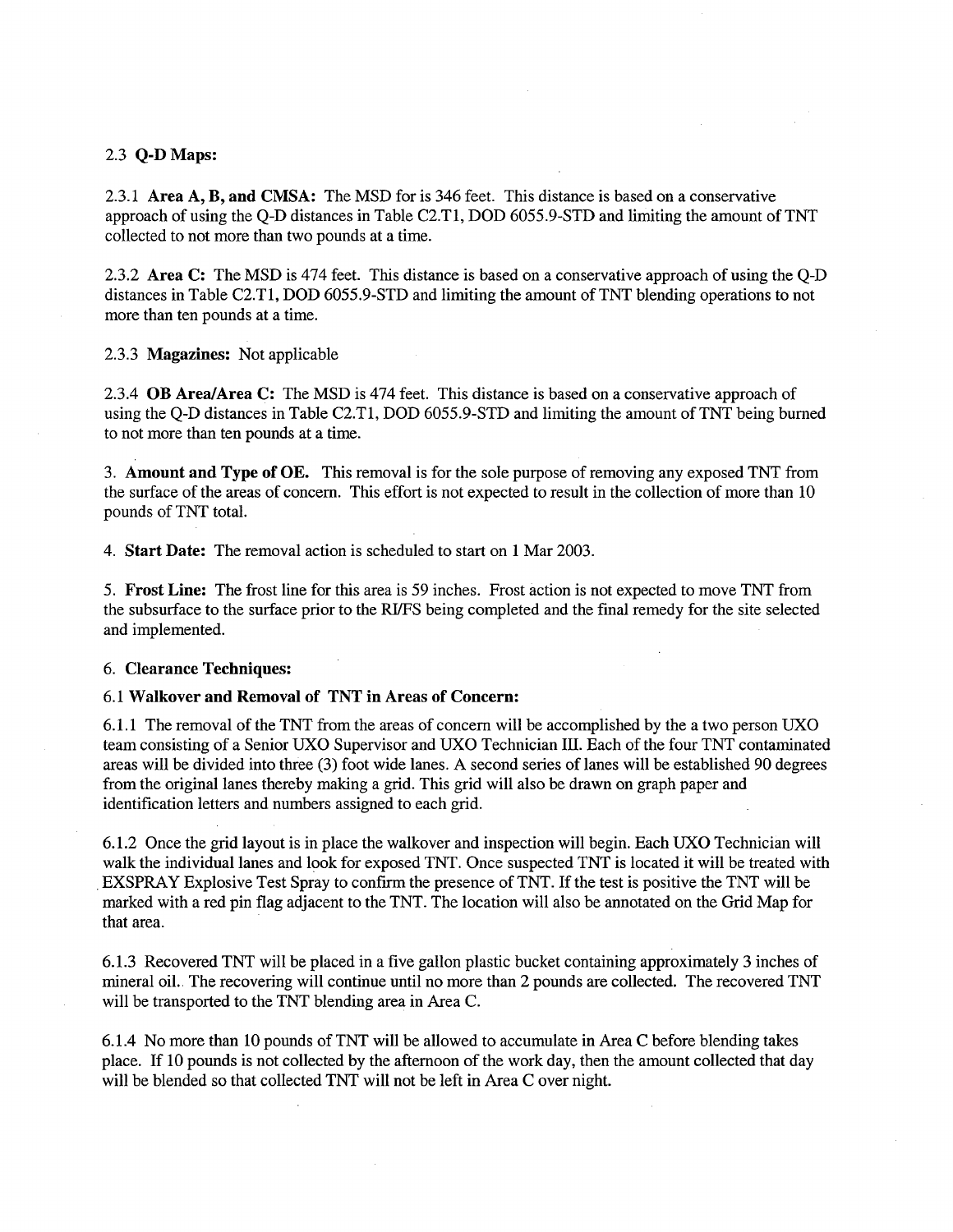6.2 TNT Nugget Processing: This process will take place in Area Charlie and will be completed prior to blending taking place.

6.2.1 Remove TNT nuggets from the 5 gallon bucket one at a time and measure their diameters.

6.2.1.1 If the diameter is  $\frac{1}{2}$ " or less, place them in the Plastic holding container containing mineral oil.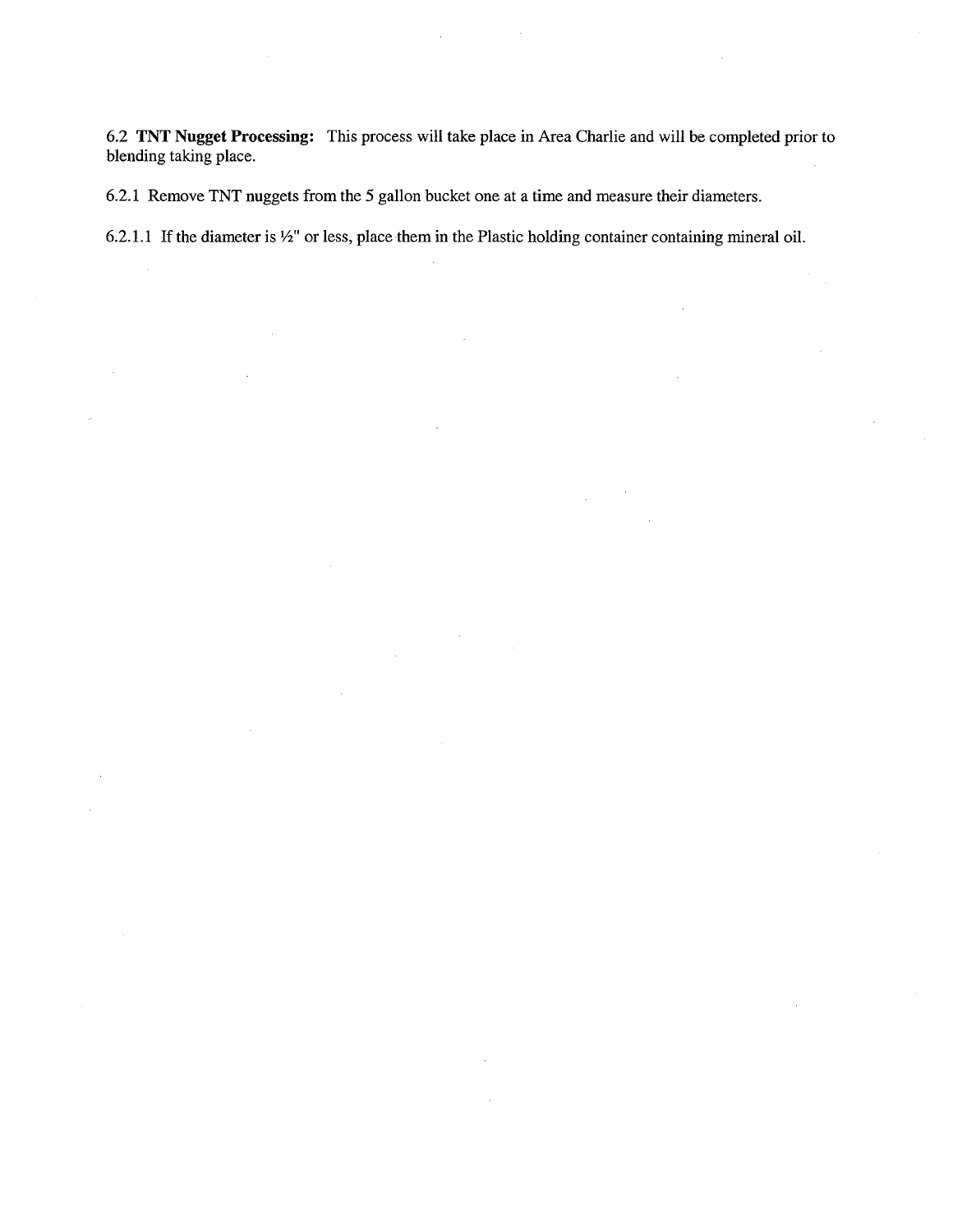6.2.1.2 If the TNT nugget measures over  $\frac{1}{2}$ " in diameter, the nugget will be submerged and gently broken by hand into smaller pieces

6.2.1.3 When the pieces are found to be hard and cannot be broken by hand, it will be placed in a mineral oil soak bath until it softens, and then gently broken.

6.2.1.4 Repeat process until all TNT nuggets have been resized

#### 6.3 Blending Operation

6.3.1 Clean sand, will be utilized in the blending operation. The resized TNT will be carefully distributed through the sand, by hand, to insure maximum dispersion and to reach a ratio of 5  $\%$ or less Mixing of the TNT and sand will be accomplished with non-sparking tools Mixing will be accomplished by hand utilizing plastic shovels and plastic rakes

6.3.2 Upon completion of all mixing operations an EnSys TNT Soil Test System Kit will be utilized to insure that the explosive content of the sand is 5% or less 6.4 QC/QA

6.4.1 QC for this effort will be conducted by a visual inspection of  $10\%$  of the grids by the QC Specialist designated for the project. A failure will be the finding of TNT on the surface of the ground in a grid. A failure will result in the grid being reinspected for visible TNT by the contractor

6.4.2 QA for this effort will be conducted by a visual inspection of  $10\%$  of grids by the government OESS designated for the project. A failure will be the finding of TNT on the surface of the ground in a grid. A failure will result in the grid being reinspected for visible TNT by the contractor

7. Off-site disposal: After all bending has taken place, the soil will be sampled to ensure the concentration is below 5 percent and then containerized for transport to an approved permitted facility for materials that contain TNT in the concentration below the cleanup criteria. The approved facility is Modem Land Fill located adjacent to the site

8. Quantity Distance: The Q-D for the areas during all operations are discussed in paragraph 2.3 above

9. Technical Support: Technical support from other organizations is not anticipated for this effort

10. Land use restrictions: No land use restrictions are anticipated at the end of this effort.

11. Public Involvement: Public involvement is carried out by the Buffalo District through the RAB and public meetings

12. After Action Report: An AAR will be prepared and submitted through the approval chain at the close of this effort

13. Amendments and corrections: Should explosive hazards not addressed in this ESS be encountered, an amendment to this submission will be prepared and submitted for approval.

 $\mathbf{1}$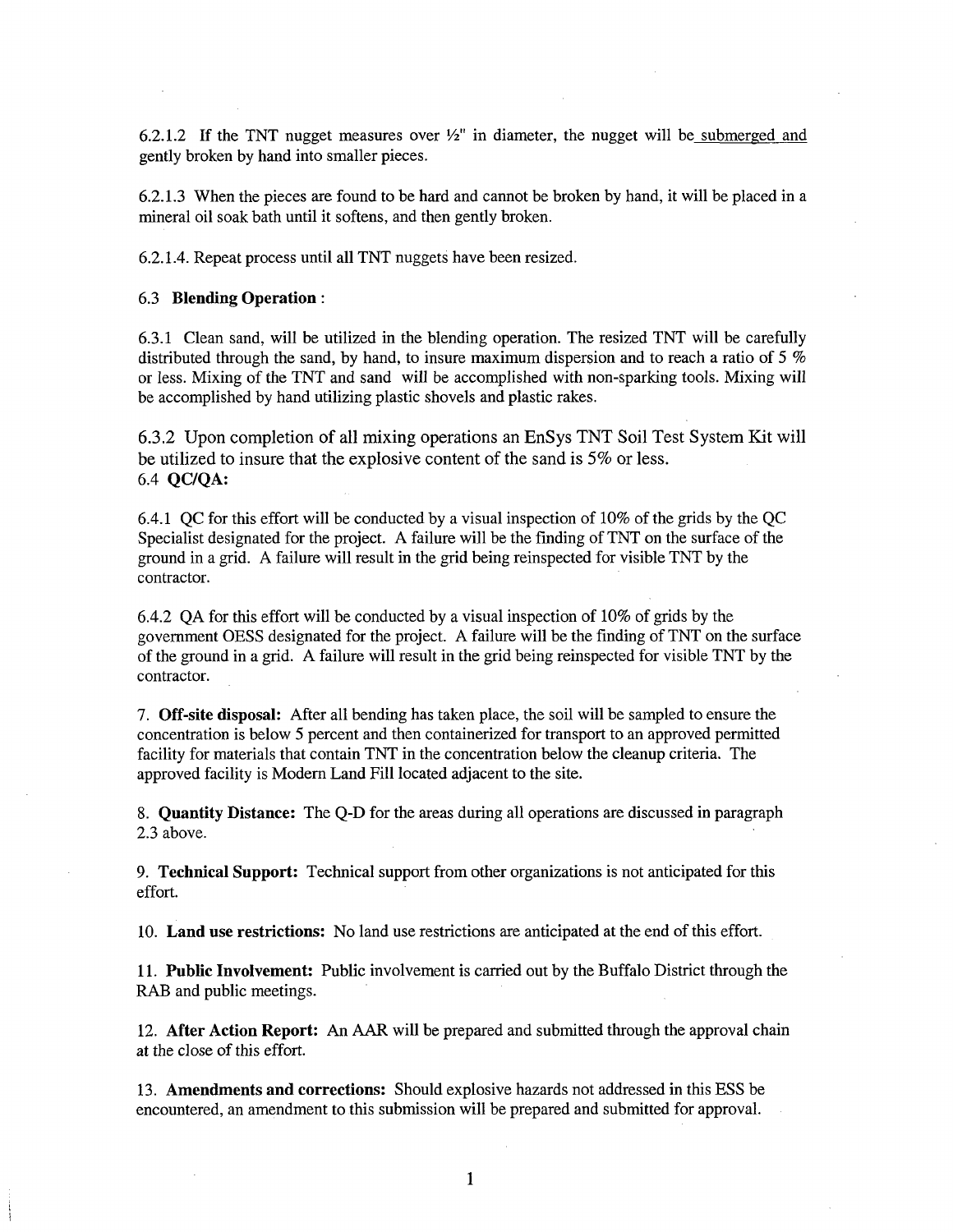# APPENDIX PROCEDURE FOR BURNING RECOVERED TNT $\hat{\mathcal{A}}$

 $\overline{2}$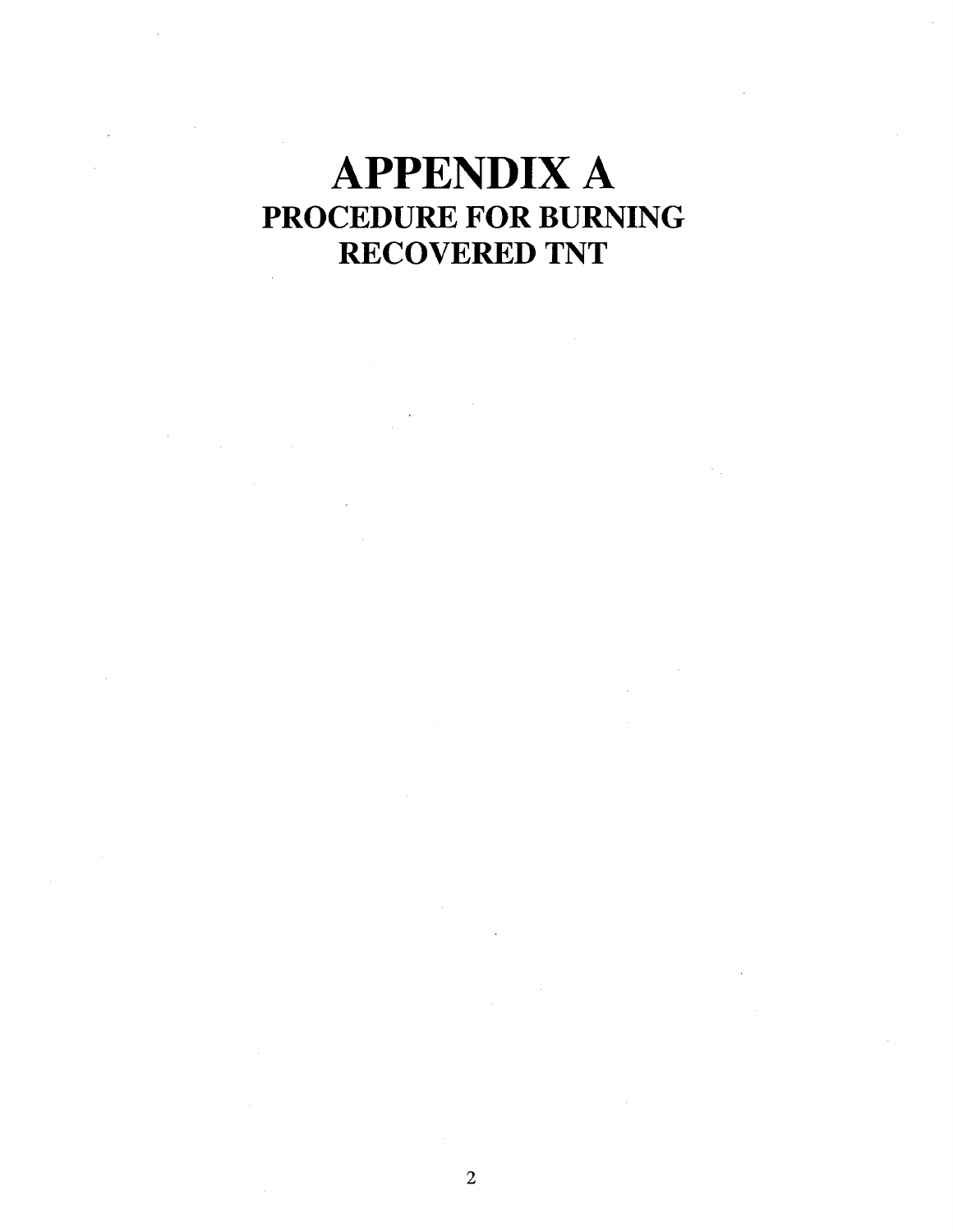#### TNT BURING PROCEDURE

A-1 The burning of TNT will occur in 2 burn trays, consisting of a 55-gallon drum cut in half and placed on the ground. Each tray will be spaced a minimum scaled distance of K11 (25 feet) measured fromthe outer edge of the trays to prevent the promulgation should an unintentional detonation occur during the burning operation and a minimum of 200 foot radius of noncombustible material will exist from the edge of the burn trays

A-2 A maximum of 10 pounds will be placed in each burn tray for burning. All TNT nuggets will be 1 inch diameter or smaller and will be placed within the trays in layers not to exceed 3 inches in thickness. Approximately 2 gallons of fuel oil (diesel or kerosene) will be poured over the TNT within each tray. The trays will be ignited remotely with the use of electric squibs and smokeless powder in sequence

A-3 The burn will be considered complete one hour after the last smoke is seen rising from the trays. The trays will not be inspected nor disturbed for an additional 12 hours. After 12 hours, the trays will be reloaded for another burn if necessary. The procedures will be repeated until all recovered TNT is disposed of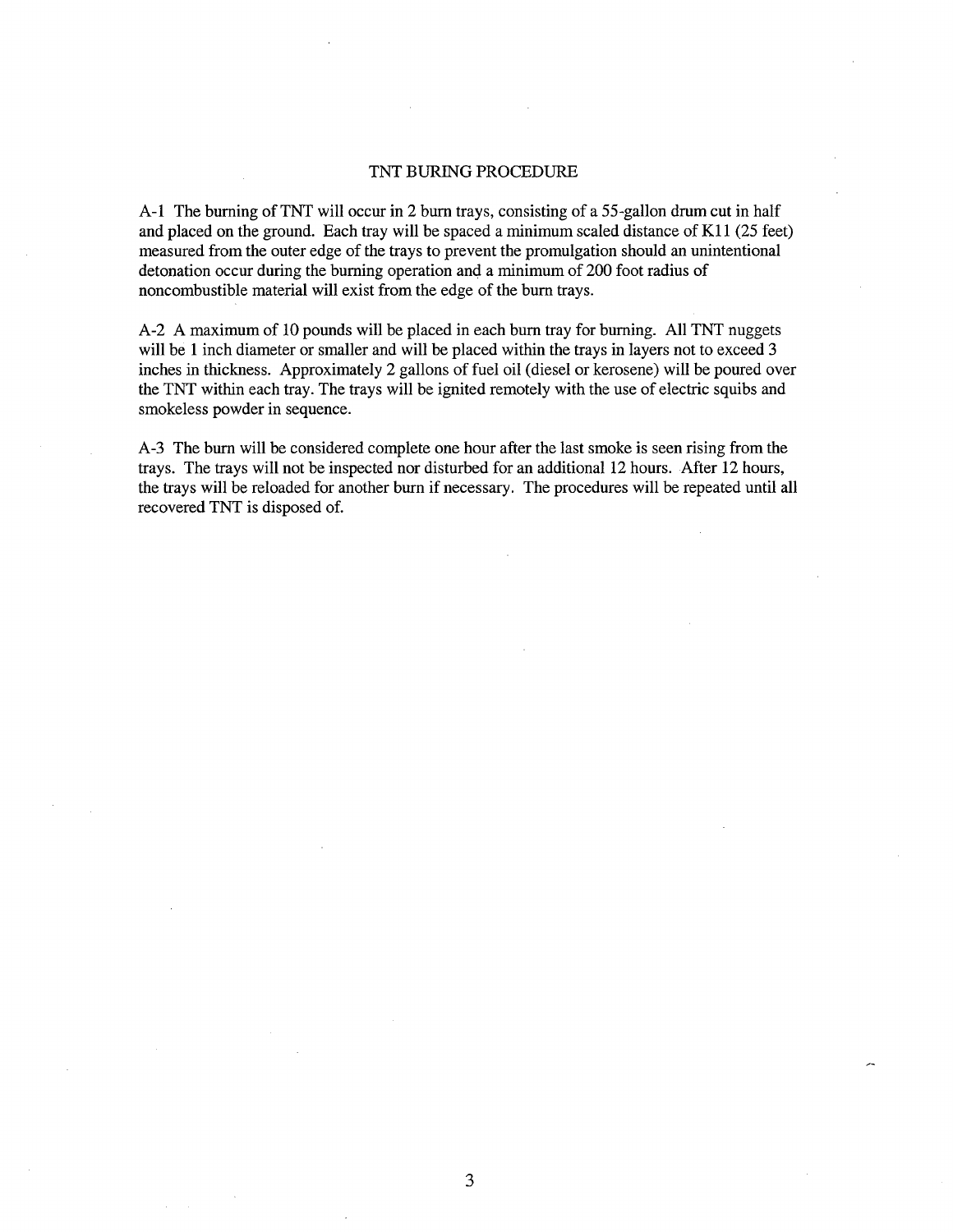



 $FIGIIRF 1$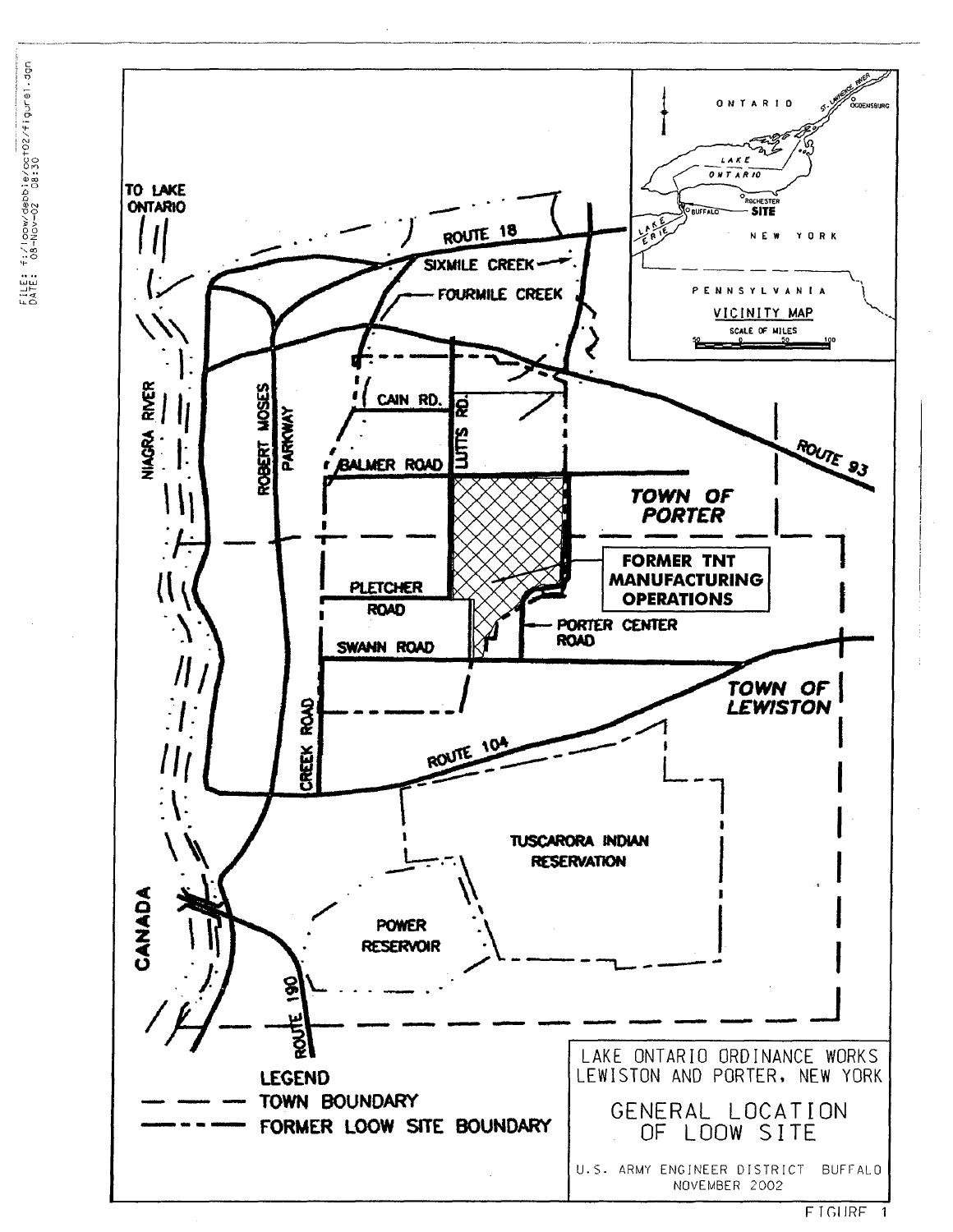

FILE: H:/loow/cabbie/oct02/figure2dgn<br>DATE: D8-Nov-02 10:32

Ť.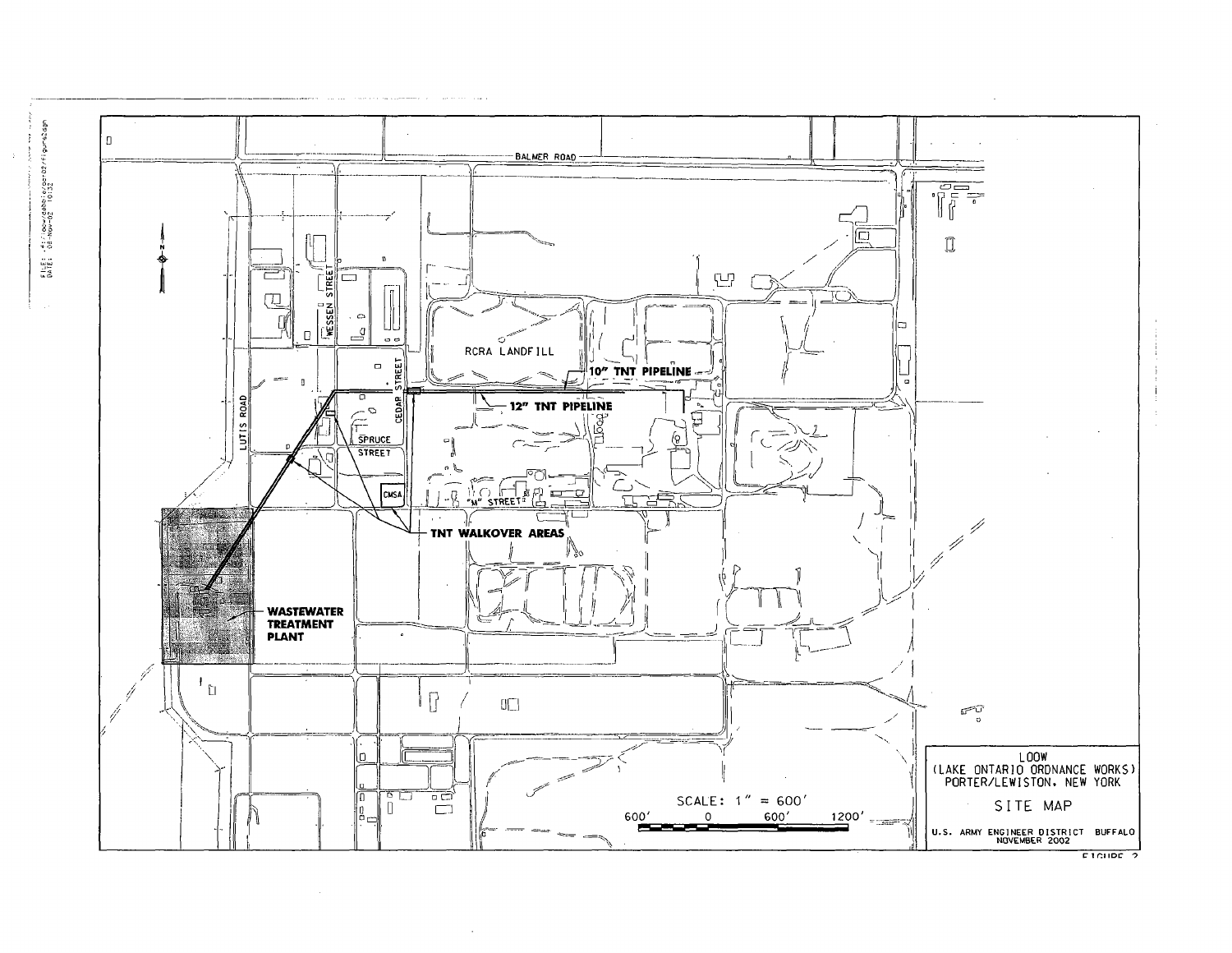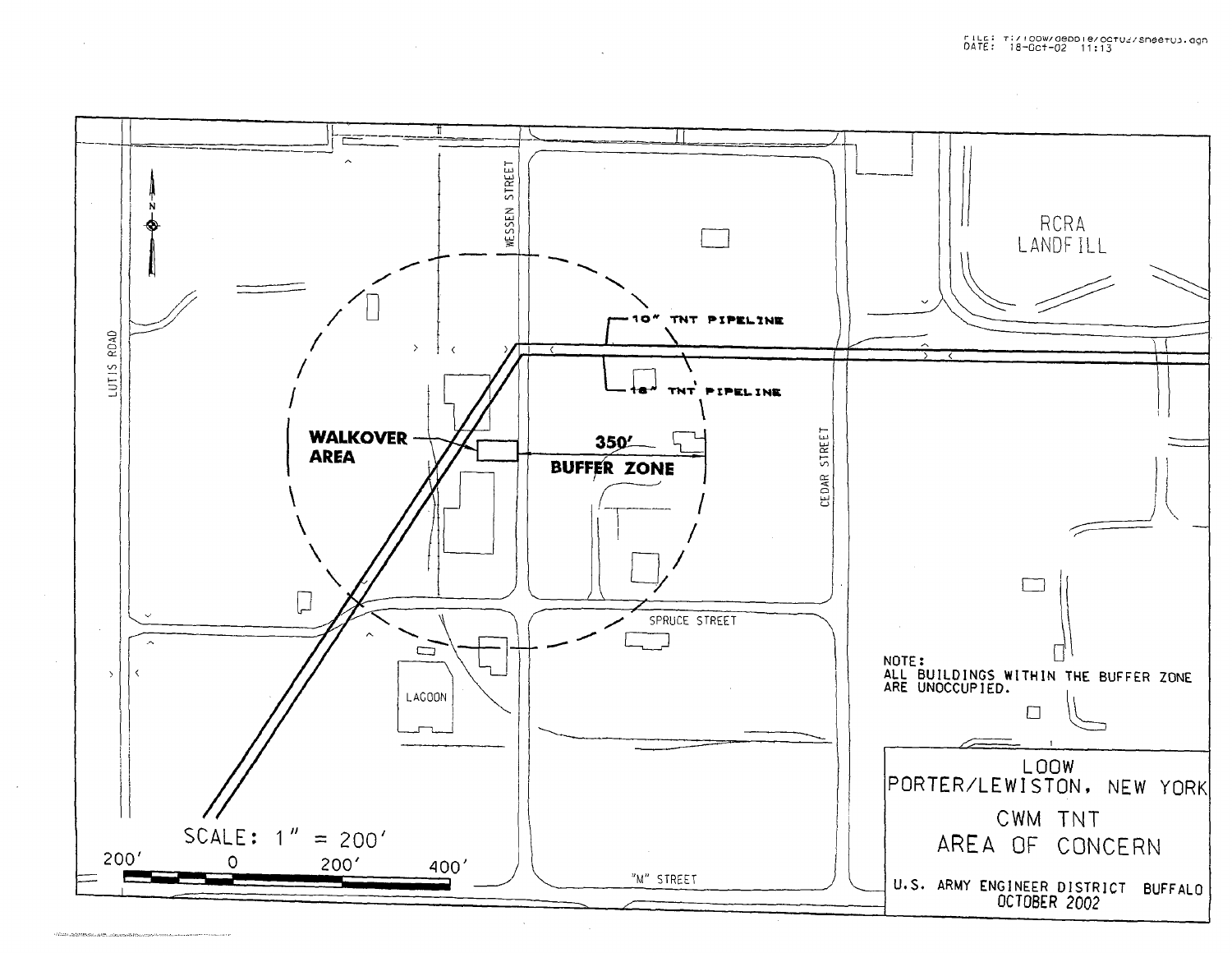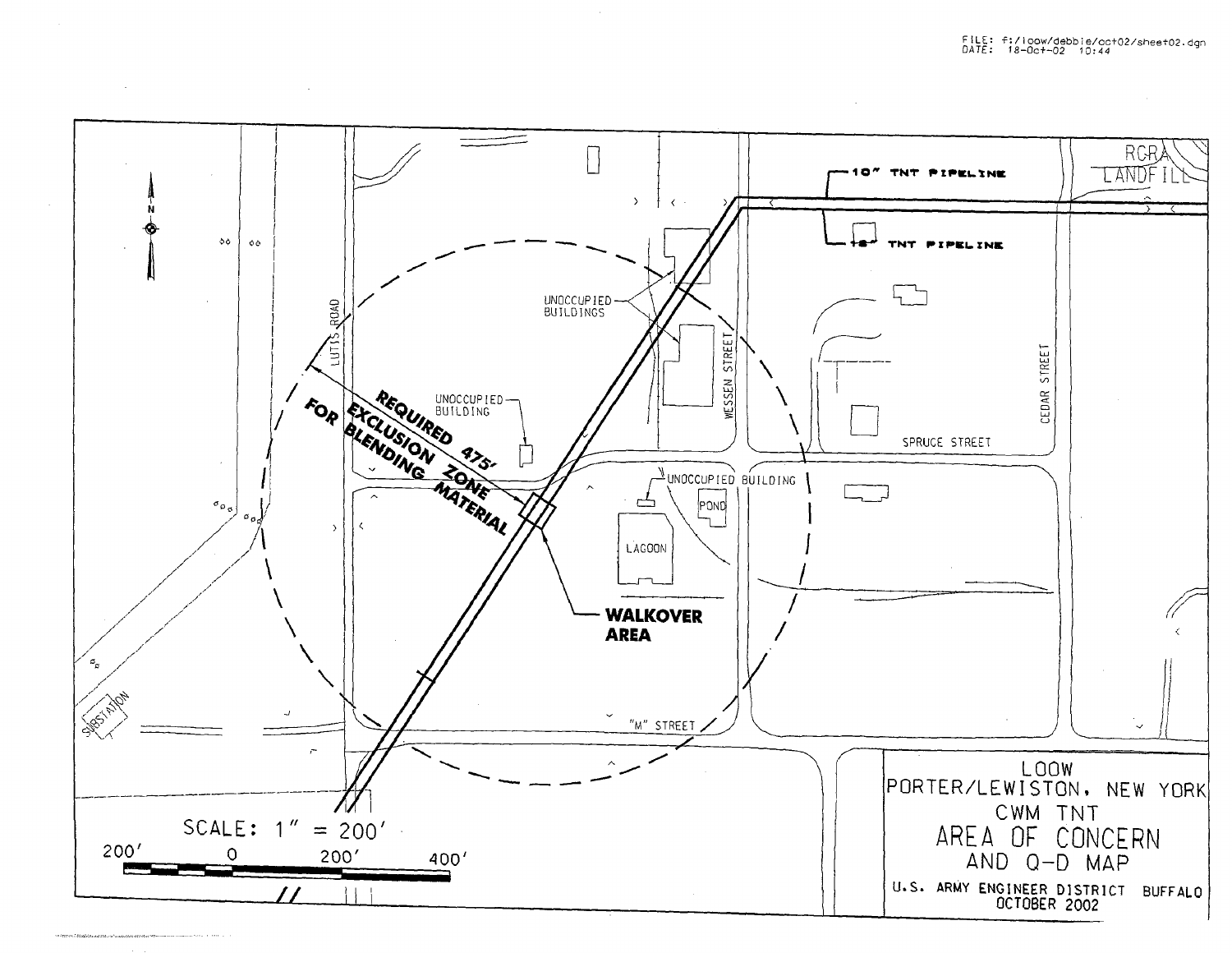